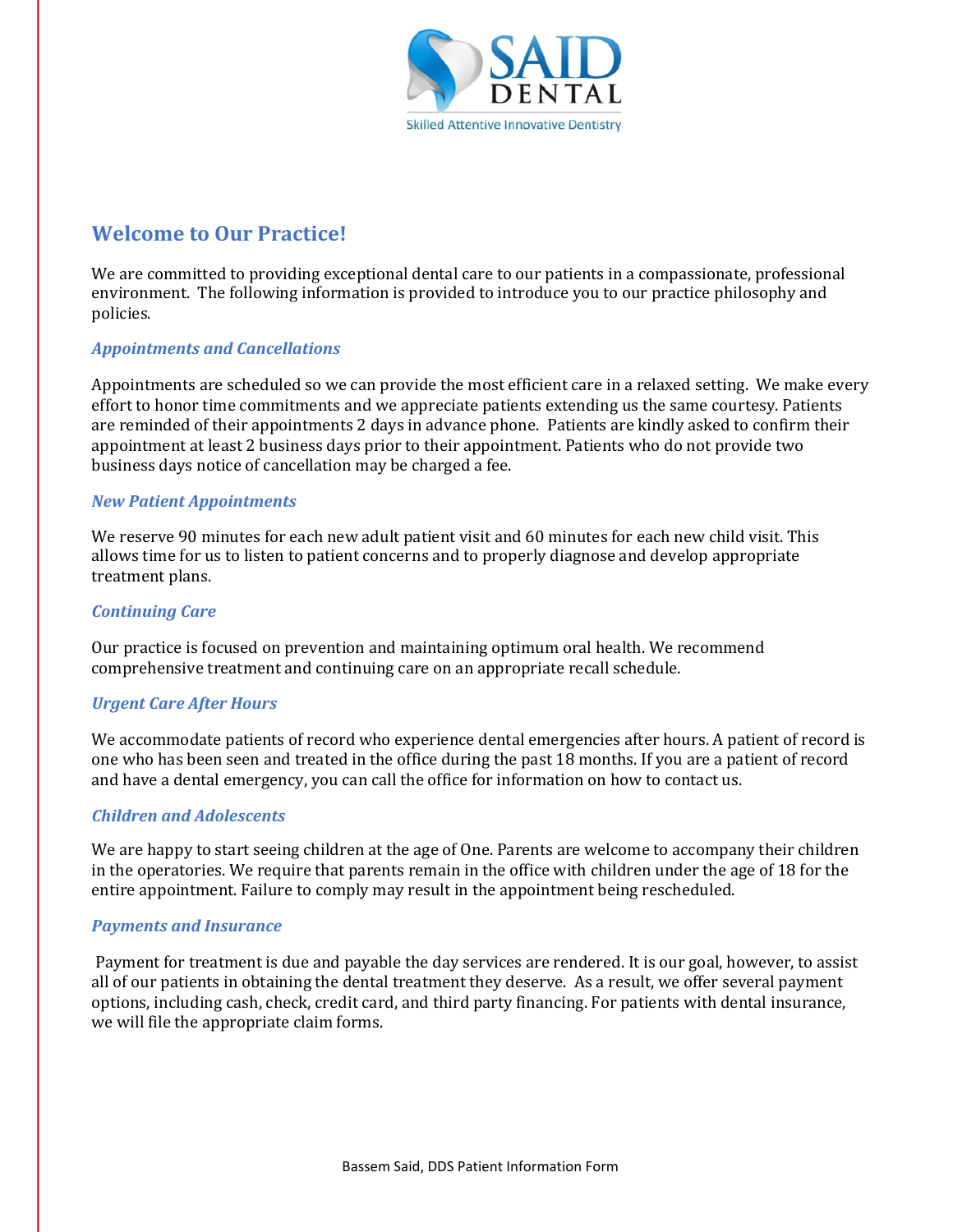

# **Patient Information**

|                                     | What is the best way to communicate with you? Home Phone / Mobile Phone/ Work Phone                  |                                    |  |                                                                                                                |  |
|-------------------------------------|------------------------------------------------------------------------------------------------------|------------------------------------|--|----------------------------------------------------------------------------------------------------------------|--|
| Best time to reach you:____________ |                                                                                                      |                                    |  |                                                                                                                |  |
|                                     |                                                                                                      |                                    |  |                                                                                                                |  |
|                                     | Sex: M / F Birth Date: $\frac{1}{\sqrt{2}}$ / SS#: SS#:                                              |                                    |  |                                                                                                                |  |
|                                     | Family Status (circle): Single Married Divorced Child Spouse's Name: _______________________________ |                                    |  |                                                                                                                |  |
|                                     | In case of an emergency who should be notified?                                                      |                                    |  |                                                                                                                |  |
|                                     |                                                                                                      |                                    |  |                                                                                                                |  |
|                                     | How did you first hear about our office? (circle one):                                               |                                    |  |                                                                                                                |  |
| <b>Another Patient</b><br>Facebook  | Another Dental Office<br>Work                                                                        | Online Search<br>Insurance Website |  | Other                                                                                                          |  |
|                                     |                                                                                                      |                                    |  | We like to reward our patients who refer their family, friends, and co-workers. Which reward would you prefer? |  |
| <b>Starbucks Gift Card</b>          | iTunes Gift Card                                                                                     | Credit to Account                  |  |                                                                                                                |  |
|                                     |                                                                                                      |                                    |  |                                                                                                                |  |
|                                     | <b>Person Responsible for Account</b>                                                                |                                    |  |                                                                                                                |  |
|                                     |                                                                                                      |                                    |  |                                                                                                                |  |
|                                     | Relationship to patient (Circle): Self Spouse Parent Other: _____________________                    |                                    |  |                                                                                                                |  |
|                                     |                                                                                                      |                                    |  |                                                                                                                |  |
|                                     |                                                                                                      |                                    |  |                                                                                                                |  |
|                                     |                                                                                                      |                                    |  |                                                                                                                |  |
|                                     |                                                                                                      |                                    |  |                                                                                                                |  |

Bassem Said, DDS Patient Information Form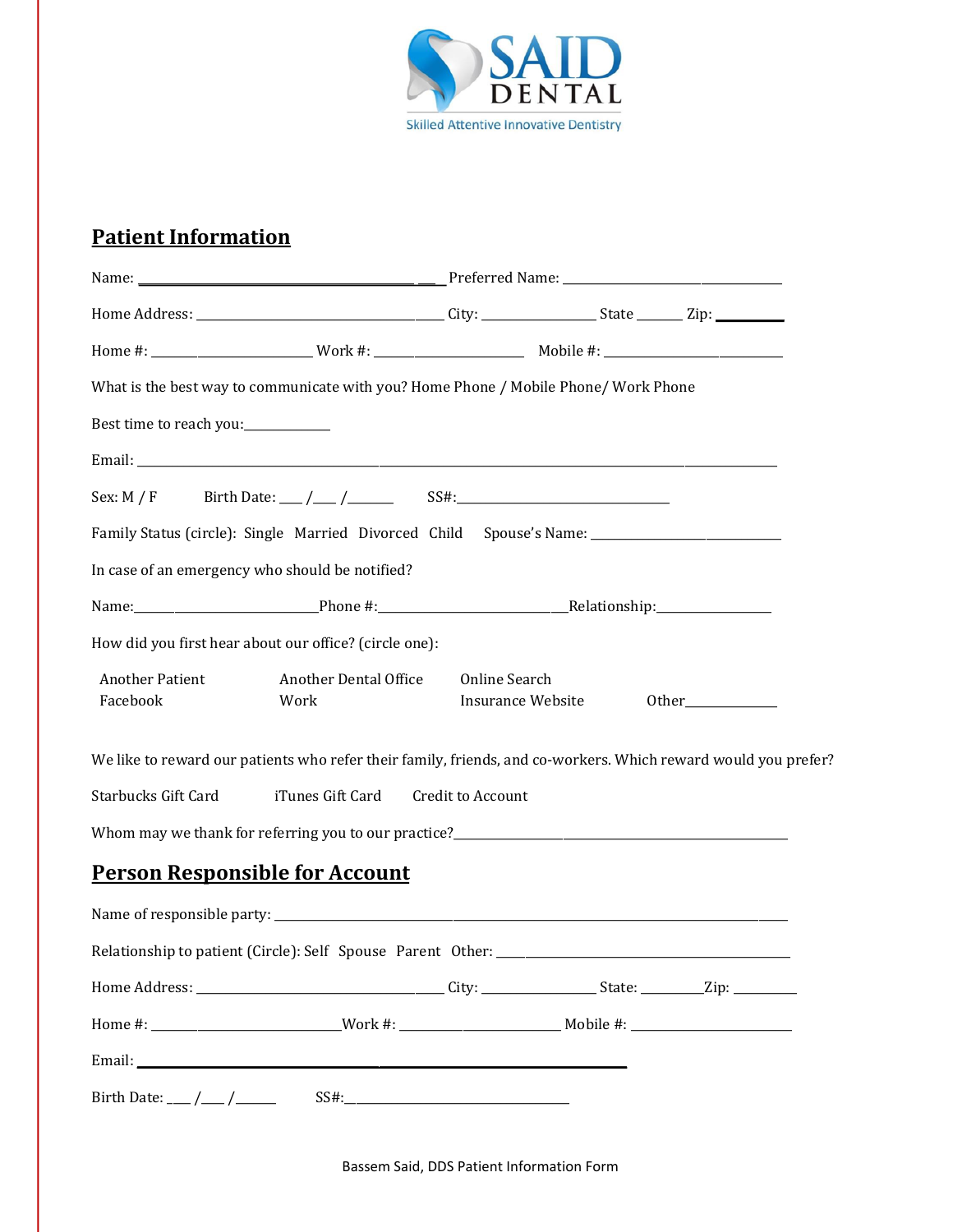

### **Insurance Information (Primary)**

| Insured Birth Date: $\frac{1}{\sqrt{1-\frac{1}{2}}}$ |  |
|------------------------------------------------------|--|
|                                                      |  |
|                                                      |  |
|                                                      |  |
|                                                      |  |
| <b>Insurance Information (Secondary)</b>             |  |
|                                                      |  |
| Insured Birth Date: $\frac{1}{\sqrt{1-\frac{1}{2}}}$ |  |
|                                                      |  |
|                                                      |  |
|                                                      |  |
|                                                      |  |
| <b>Employment Information</b>                        |  |
|                                                      |  |
|                                                      |  |
|                                                      |  |

# **Cancellations and Missed Appointments**

We require 2 business days notice of a cancellation. Patients who do not provide 2 business days notice of a cancellation or who do not present for a scheduled appointment may be charged a fee. Patients who fail to present for a second appointment may be charged a fee or dismissed from the practice. After the first missed appointment, a letter will be mailed reiterating our policy and reminding the patient of the risk of dismissal should another appointment be missed.

#### I have read the Cancellation and Missed Appointment Policy. I understand and agree to this Policy.

Patient Signature\_\_\_\_\_\_\_\_\_\_\_\_\_\_\_\_\_\_\_\_\_\_\_\_\_\_\_\_\_\_\_\_\_\_\_\_\_\_\_\_\_\_\_\_\_\_\_\_\_\_\_\_\_\_\_\_\_\_\_\_\_\_\_\_\_\_\_\_\_\_\_\_\_Date\_\_\_\_\_\_\_\_\_\_\_\_\_\_\_\_\_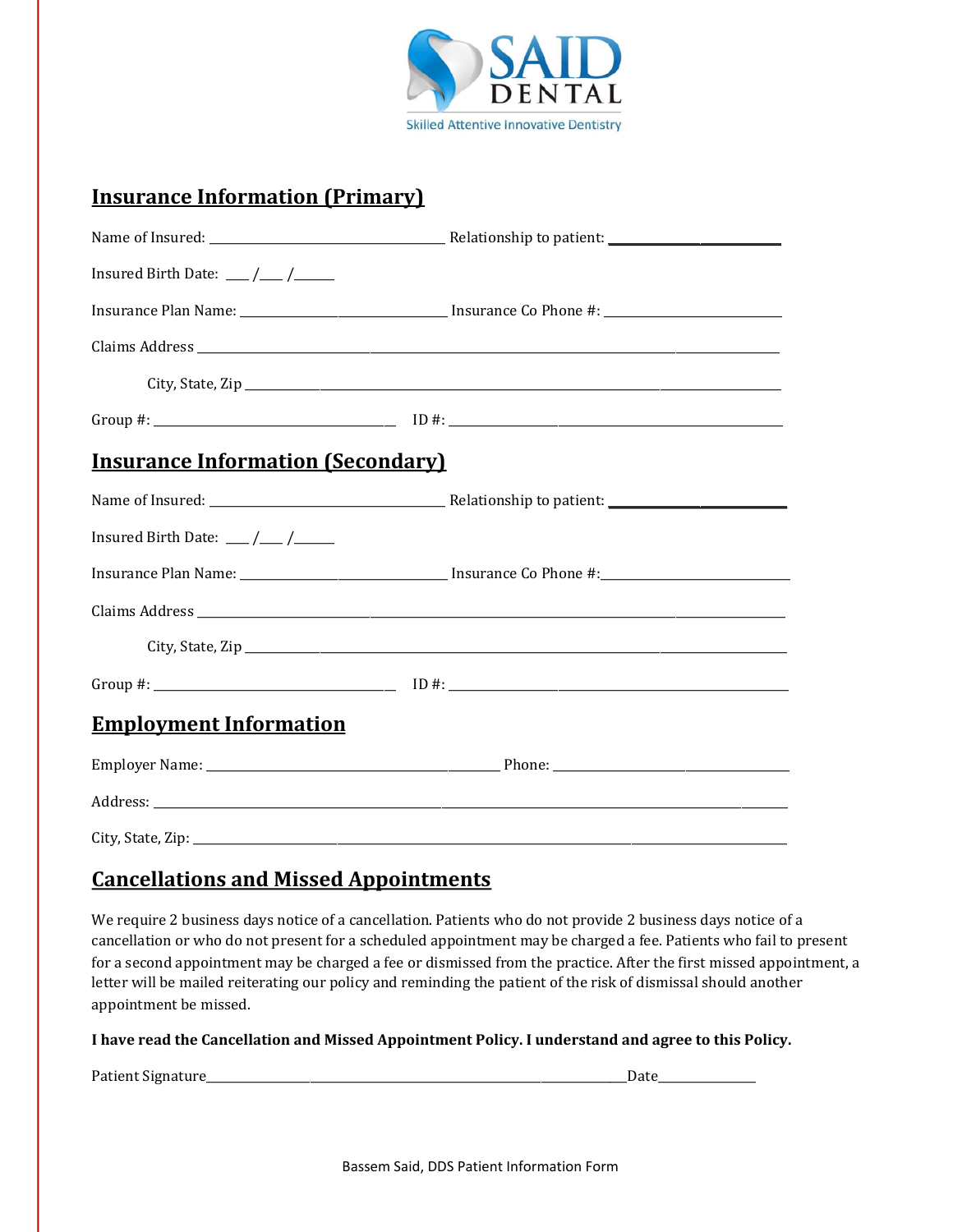

# **Medical History**

|                                                                                |                |         | Date of Birth:                                                                                              |                                                                                                                                                                                                                                                                                       |  |  |
|--------------------------------------------------------------------------------|----------------|---------|-------------------------------------------------------------------------------------------------------------|---------------------------------------------------------------------------------------------------------------------------------------------------------------------------------------------------------------------------------------------------------------------------------------|--|--|
|                                                                                |                |         |                                                                                                             |                                                                                                                                                                                                                                                                                       |  |  |
|                                                                                |                |         |                                                                                                             |                                                                                                                                                                                                                                                                                       |  |  |
| 2. Have you ever been hospitalized (if yes, explain below)? Yes No             |                |         |                                                                                                             |                                                                                                                                                                                                                                                                                       |  |  |
| 3. Have you been under the care of a medical doctor during the past two years? |                |         |                                                                                                             | Yes No                                                                                                                                                                                                                                                                                |  |  |
| 4. Have you ever had any excessive bleeding requiring special treatment?       |                |         |                                                                                                             | Yes No                                                                                                                                                                                                                                                                                |  |  |
| 5. Women: Are you pregnant/trying to get pregnant/breast feeding?              |                |         |                                                                                                             | Yes No                                                                                                                                                                                                                                                                                |  |  |
|                                                                                |                |         | 6. Are you allergic to or have you had an allergic reaction to any of the following (please circle if yes): |                                                                                                                                                                                                                                                                                       |  |  |
| Local Anesthetic                                                               | Penicillin     | Codeine |                                                                                                             |                                                                                                                                                                                                                                                                                       |  |  |
| Latex                                                                          | Acrylic Metals |         |                                                                                                             | Other: will be a state of the state of the state of the state of the state of the state of the state of the state of the state of the state of the state of the state of the state of the state of the state of the state of t                                                        |  |  |
|                                                                                |                |         | 7. Are you taking or have you ever taken any of the following medications (please circle if yes):           |                                                                                                                                                                                                                                                                                       |  |  |
| Fosamax                                                                        | Actonel        | Boniva  |                                                                                                             | For how long? $\frac{1}{2}$ [10] $\frac{1}{2}$ [10] $\frac{1}{2}$ [10] $\frac{1}{2}$ [10] $\frac{1}{2}$ [10] $\frac{1}{2}$ [10] $\frac{1}{2}$ [10] $\frac{1}{2}$ [10] $\frac{1}{2}$ [10] $\frac{1}{2}$ [10] $\frac{1}{2}$ [10] $\frac{1}{2}$ [10] $\frac{1}{2}$ [10] $\frac{1}{2}$ [1 |  |  |
| Aredia                                                                         | Reclast        | Zometa  |                                                                                                             |                                                                                                                                                                                                                                                                                       |  |  |
|                                                                                |                |         |                                                                                                             |                                                                                                                                                                                                                                                                                       |  |  |

\_\_\_\_\_\_\_\_\_\_\_\_\_\_\_\_\_\_\_\_\_\_\_\_\_\_\_\_\_\_\_\_\_\_\_\_\_\_\_\_\_\_\_\_\_\_\_\_\_\_\_\_\_\_\_\_\_\_\_\_\_\_\_\_\_\_\_\_\_\_\_\_\_\_\_\_\_\_\_\_\_\_\_\_\_\_\_\_\_\_\_\_\_\_\_\_\_\_\_\_\_\_\_\_\_\_\_\_\_\_\_\_\_\_\_\_\_\_\_\_\_\_\_\_\_\_ \_\_\_\_\_\_\_\_\_\_\_\_\_\_\_\_\_\_\_\_\_\_\_\_\_\_\_\_\_\_\_\_\_\_\_\_\_\_\_\_\_\_\_\_\_\_\_\_\_\_\_\_\_\_\_\_\_\_\_\_\_\_\_\_\_\_\_\_\_\_\_\_\_\_\_\_\_\_\_\_\_\_\_\_\_\_\_\_\_\_\_\_\_\_\_\_\_\_\_\_\_\_\_\_\_\_\_\_\_\_\_\_\_\_\_\_\_\_\_\_\_\_\_\_\_\_

8. Please list other medications you are taking:

### Have you ever had any of the following?

| <b>Chest Pains</b>       | Yes No | <b>Shortness of Breath</b>  | Yes No | Hives/Skin Rashes        | Yes No |
|--------------------------|--------|-----------------------------|--------|--------------------------|--------|
| <b>Heart Failure</b>     | Yes No | <b>Ulcers</b>               | Yes No | Alcoholism               | Yes No |
| <b>Heart Disease</b>     | Yes No | <b>Mental Health Issues</b> | Yes No | Herpes                   | Yes No |
| Heart Attack             | Yes No | Emphysema                   | Yes No | Glaucoma                 | Yes No |
| <b>Heart Problems</b>    | Yes No | Fainting/Dizziness          | Yes No | <b>Steroid Treatment</b> | Yes No |
| Angina Pectoris          | Yes No | <b>Eating Disorder</b>      | Yes No | Arthritis                | Yes No |
| <b>Heart Surgery</b>     | Yes No | Epilepsy/Seizures           | Yes No | Dental Implant           | Yes No |
| Liver Disease            | Yes No | Persistent Cough            | Yes No | Dentures/Partials        | Yes No |
| Hypertension             | Yes No | Tuberculosis                | Yes No | <b>Birth Defects</b>     | Yes No |
| Heart Murmur             | Yes No | Asthma                      | Yes No | HIV+, AIDS, ARC          | Yes No |
| Rheumatic Fever Yes No   |        | Hepatitis A                 | Yes No | Hay Fever                | Yes No |
| Psychiatric<br>Treatment | Yes No |                             | Yes No | <b>Tobacco Products</b>  | Yes No |
|                          |        | Hepatitis B                 |        |                          |        |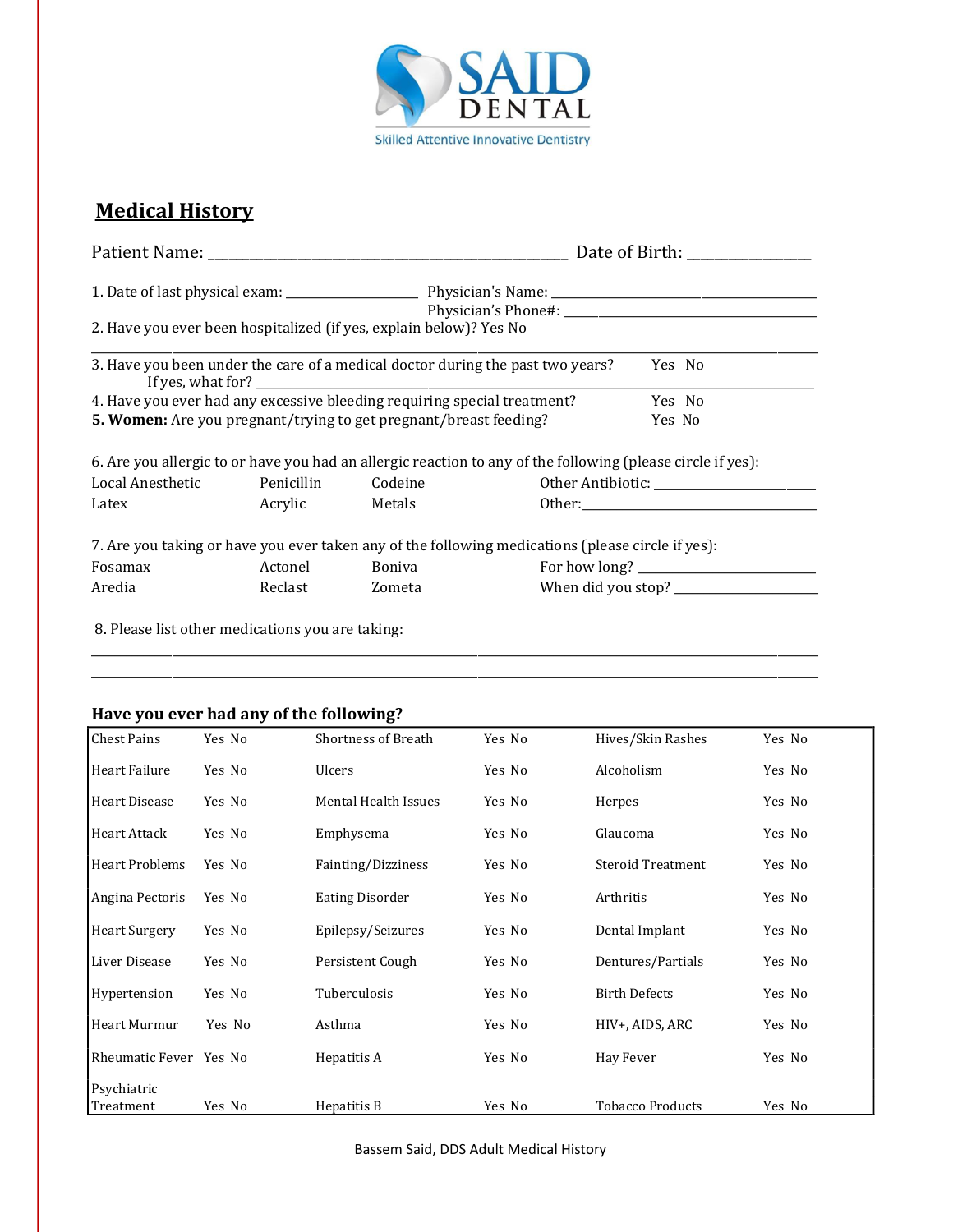

٦

| Sickle Cell Disease Yes No      |        | Hepatits C or D   | Yes No | Bruise Easily   | Yes No |
|---------------------------------|--------|-------------------|--------|-----------------|--------|
| Sinus Trouble                   | Yes No | Pacemaker         | Yes No | Jaundice        | Yes No |
| Artificial Joints               | Yes No | Night Sweats      | Yes No | Kidney Trouble  | Yes No |
| Thyroid Disease                 | Yes No | Stroke            | Yes No | <b>Diabetes</b> | Yes No |
| Anemia                          | Yes No | Drug Addiction    | Yes No | Chemotherapy    | Yes No |
| <b>Blood Transfusion Yes No</b> |        | Cold Sores        | Yes No | Cancer          | Yes No |
| Mitral Valve                    |        |                   |        |                 |        |
| Prolapse (MVP)                  | Yes No | Radiation Therapy | Yes No | Transplant      | Yes No |

### **Dental History**

| 3. Are you having tooth or gum pain at this time?<br>Yes No<br>4. Do you feel nervous about having dental treatment?<br>Yes No<br>5. Have you ever had a bad experience in a dental office?<br>Yes No<br>6. Do your gums bleed when brushing / flossing?<br>Yes No<br>7. Have you ever seen a periodontist?<br>Yes No<br>8. Have you ever had a "deep cleaning" (Scaling and Root Planing)?<br>Yes No<br>9. On a scale 1-10 (10 being Highest), How important is it to you to keep your teeth?<br>10. Would you be interested in discussing ways to improve your smile?<br>Yes No<br>Do you have any of the following dental concerns:<br>Clicking in jaw joint<br>Yes No<br>Sensitivity to:<br>Hot<br>Cold<br>Sweets Biting<br>Pain in or around your ears<br>Yes No<br>Swelling<br><b>Bleeding Gums</b><br>Difficulty opening or closing<br>Yes No<br><b>Bad Taste</b><br><b>Bad Breath</b><br>Difficulty chewing<br>Food Catching<br>Tooth Pain<br>Yes No<br>Clenching<br>History of trauma to jaw or face<br>Yes No<br>Grinding<br>Other: the contract of the contract of the contract of the contract of the contract of the contract of the contract of the contract of the contract of the contract of the contract of the contract of the contract of the con<br>Diagnosis of TMJ/TMD<br>Yes No | 1. Date of last dental exam: Date of last dental x-rays: _______________________ |  |  |  |  |  |  |
|---------------------------------------------------------------------------------------------------------------------------------------------------------------------------------------------------------------------------------------------------------------------------------------------------------------------------------------------------------------------------------------------------------------------------------------------------------------------------------------------------------------------------------------------------------------------------------------------------------------------------------------------------------------------------------------------------------------------------------------------------------------------------------------------------------------------------------------------------------------------------------------------------------------------------------------------------------------------------------------------------------------------------------------------------------------------------------------------------------------------------------------------------------------------------------------------------------------------------------------------------------------------------------------------------------|----------------------------------------------------------------------------------|--|--|--|--|--|--|
|                                                                                                                                                                                                                                                                                                                                                                                                                                                                                                                                                                                                                                                                                                                                                                                                                                                                                                                                                                                                                                                                                                                                                                                                                                                                                                         |                                                                                  |  |  |  |  |  |  |
|                                                                                                                                                                                                                                                                                                                                                                                                                                                                                                                                                                                                                                                                                                                                                                                                                                                                                                                                                                                                                                                                                                                                                                                                                                                                                                         |                                                                                  |  |  |  |  |  |  |
|                                                                                                                                                                                                                                                                                                                                                                                                                                                                                                                                                                                                                                                                                                                                                                                                                                                                                                                                                                                                                                                                                                                                                                                                                                                                                                         |                                                                                  |  |  |  |  |  |  |
|                                                                                                                                                                                                                                                                                                                                                                                                                                                                                                                                                                                                                                                                                                                                                                                                                                                                                                                                                                                                                                                                                                                                                                                                                                                                                                         |                                                                                  |  |  |  |  |  |  |
|                                                                                                                                                                                                                                                                                                                                                                                                                                                                                                                                                                                                                                                                                                                                                                                                                                                                                                                                                                                                                                                                                                                                                                                                                                                                                                         |                                                                                  |  |  |  |  |  |  |
|                                                                                                                                                                                                                                                                                                                                                                                                                                                                                                                                                                                                                                                                                                                                                                                                                                                                                                                                                                                                                                                                                                                                                                                                                                                                                                         |                                                                                  |  |  |  |  |  |  |
|                                                                                                                                                                                                                                                                                                                                                                                                                                                                                                                                                                                                                                                                                                                                                                                                                                                                                                                                                                                                                                                                                                                                                                                                                                                                                                         |                                                                                  |  |  |  |  |  |  |
|                                                                                                                                                                                                                                                                                                                                                                                                                                                                                                                                                                                                                                                                                                                                                                                                                                                                                                                                                                                                                                                                                                                                                                                                                                                                                                         |                                                                                  |  |  |  |  |  |  |
|                                                                                                                                                                                                                                                                                                                                                                                                                                                                                                                                                                                                                                                                                                                                                                                                                                                                                                                                                                                                                                                                                                                                                                                                                                                                                                         |                                                                                  |  |  |  |  |  |  |
|                                                                                                                                                                                                                                                                                                                                                                                                                                                                                                                                                                                                                                                                                                                                                                                                                                                                                                                                                                                                                                                                                                                                                                                                                                                                                                         |                                                                                  |  |  |  |  |  |  |
|                                                                                                                                                                                                                                                                                                                                                                                                                                                                                                                                                                                                                                                                                                                                                                                                                                                                                                                                                                                                                                                                                                                                                                                                                                                                                                         |                                                                                  |  |  |  |  |  |  |
|                                                                                                                                                                                                                                                                                                                                                                                                                                                                                                                                                                                                                                                                                                                                                                                                                                                                                                                                                                                                                                                                                                                                                                                                                                                                                                         |                                                                                  |  |  |  |  |  |  |
|                                                                                                                                                                                                                                                                                                                                                                                                                                                                                                                                                                                                                                                                                                                                                                                                                                                                                                                                                                                                                                                                                                                                                                                                                                                                                                         |                                                                                  |  |  |  |  |  |  |
|                                                                                                                                                                                                                                                                                                                                                                                                                                                                                                                                                                                                                                                                                                                                                                                                                                                                                                                                                                                                                                                                                                                                                                                                                                                                                                         |                                                                                  |  |  |  |  |  |  |
|                                                                                                                                                                                                                                                                                                                                                                                                                                                                                                                                                                                                                                                                                                                                                                                                                                                                                                                                                                                                                                                                                                                                                                                                                                                                                                         |                                                                                  |  |  |  |  |  |  |
|                                                                                                                                                                                                                                                                                                                                                                                                                                                                                                                                                                                                                                                                                                                                                                                                                                                                                                                                                                                                                                                                                                                                                                                                                                                                                                         |                                                                                  |  |  |  |  |  |  |
|                                                                                                                                                                                                                                                                                                                                                                                                                                                                                                                                                                                                                                                                                                                                                                                                                                                                                                                                                                                                                                                                                                                                                                                                                                                                                                         |                                                                                  |  |  |  |  |  |  |

**I** understand the importance of a truthful health history and realize that incomplete information may have an adverse effect on my treatment. To the best of my knowledge, the information above is complete and **accurate.**

Signature: \_\_\_\_\_\_\_\_\_\_\_\_\_\_\_\_\_\_\_\_\_\_\_\_\_\_\_\_\_\_\_\_\_\_\_\_\_\_\_\_\_\_\_\_\_\_\_\_\_\_\_\_\_\_\_\_\_\_\_\_\_ Date\_\_\_\_\_\_\_\_\_\_\_\_\_\_\_\_\_\_\_\_\_\_\_\_\_\_\_\_\_\_\_\_\_\_\_\_\_\_\_\_\_

Doctor's Signature\_\_\_\_\_\_\_\_\_\_\_\_\_\_\_\_\_\_\_\_\_\_\_\_\_\_\_\_\_\_\_\_\_\_\_\_\_\_\_\_\_\_\_\_\_\_\_\_\_\_\_\_\_\_\_\_\_\_\_\_\_\_\_\_\_\_\_\_\_\_\_\_\_\_\_\_\_\_\_\_\_\_\_\_\_\_\_\_\_\_\_\_\_\_\_\_\_\_\_\_

Doctor's Notes: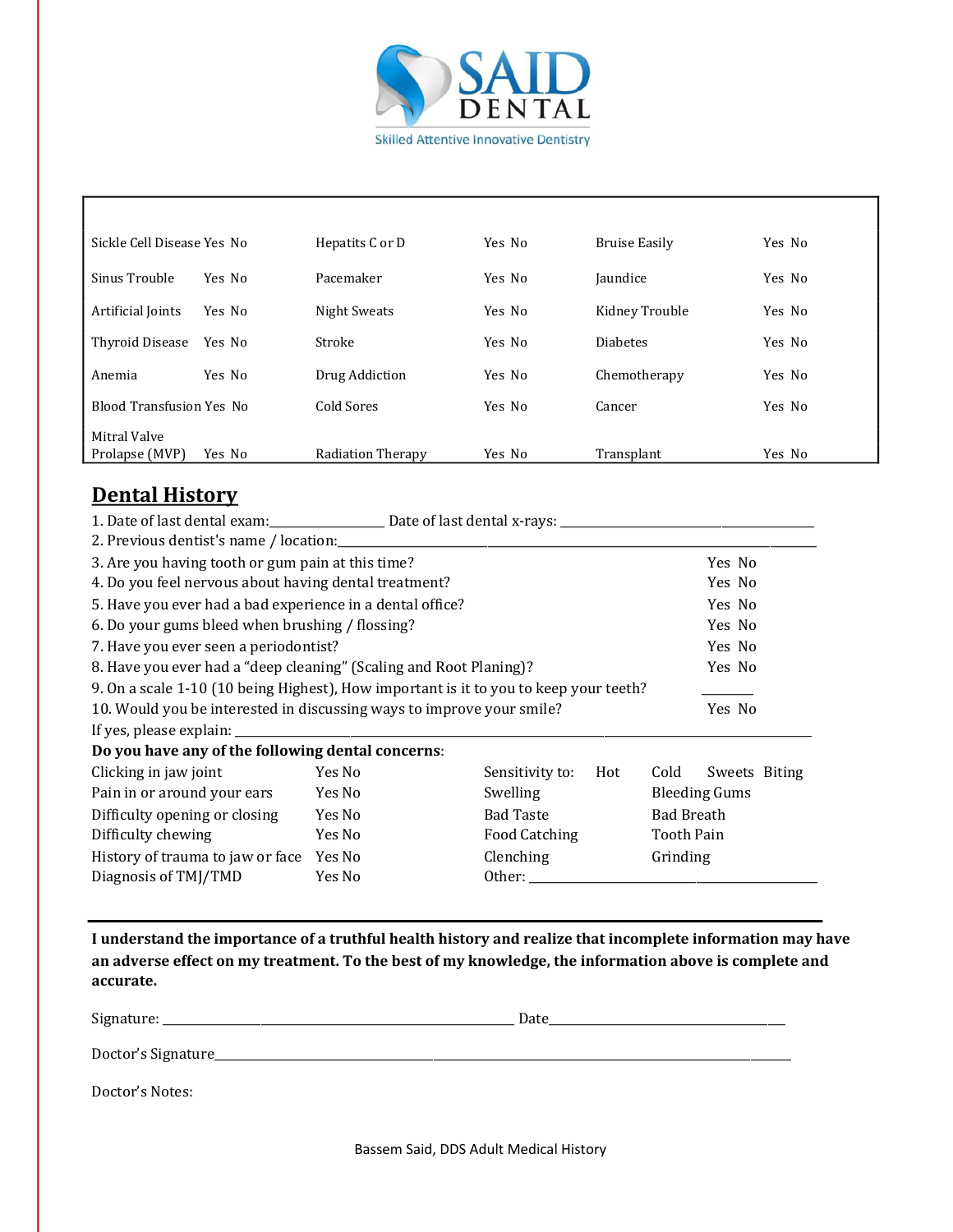

# **Financial Guidelines**

Payment for treatment is due and payable the day services are rendered. It is our goal, however, to assist all of our patients in obtaining the dental treatment they deserve. Therefore, we are pleased to offer several payment options. Please read the following carefully. Our financial coordinator will answer any questions you may have, and assist you in selecting the appropriate financial plan for your needs.

### For your convenience, we offer the following financial options:

1. In addition to personal checks and cash, we also accept payment through MasterCard/Visa, American Express, and Discover.

### 2. CareCredit Card

CareCredit is a healthcare credit card designed for your health and wellness needs for you and your entire family. To learn more about this financial option please contact our front office for more information.

### 3. Dental Insurance

We are happy to file insurance claims and assist you in obtaining the maximum benefits specified in your contract. However, please keep the following in mind:

- Your insurance is a contract between you, your employer, and your insurance company. We are not a party to that contract. We will do our best to ESTIMATE your coverage, and file your insurance on your behalf. Not all dental services are necessarily covered under your dental insurance plan. It is essential that you read and understand your coverage and pay special attention to any preauthorization requirements, exclusions and waiting periods.
- Our office policy states that you are totally responsible for your bill. The ESTIMATED patient portion of the fee is due at the time of service. If a balance remains after we receive payment from your insurance carrier within 30 days we will notify you. Failure of your insurance carrier to reimburse our office within 30 days will result in our billing you directly for the remaining balance.
- Our participation in a Preferred Provider Organization (PPO) is a contract between this office and the organization to provide dental services for the negotiated network fee schedule. Individual coverage and benefits will vary within the organization and are dependent on the contract between you, your employer and the insurance company. While we guarantee our fees will not exceed the network fee schedule, we cannot be responsible for variances in coverage and benefits within the PPO.
- If your coverage changes for any reason, please notify the office immediately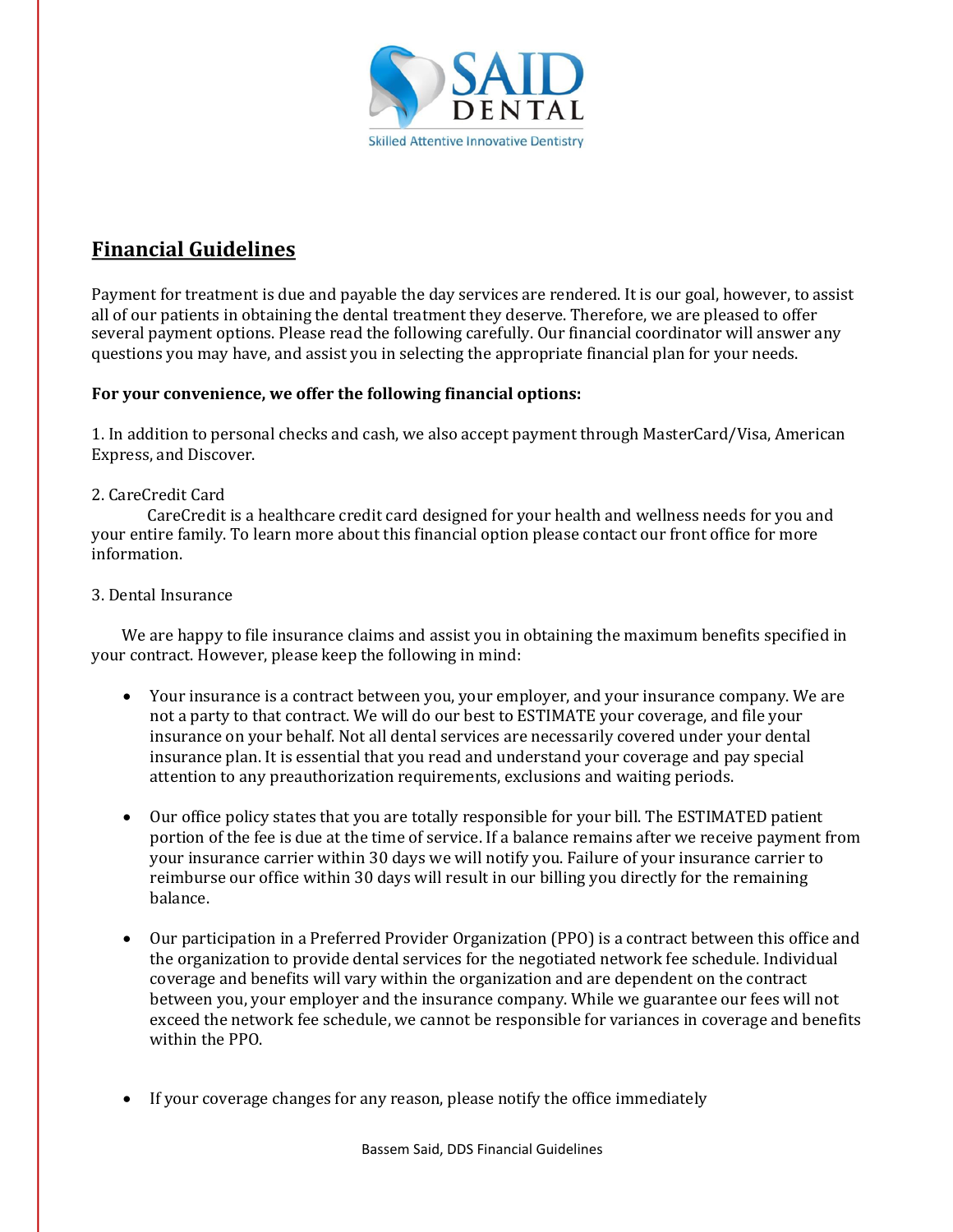

By signing this form, you have read and understand our policy. Any denials or insurance payments less than estimated will be your responsibility. Payment will be due upon our billing cycle. All estimated out of pocket fees and deductibles are due the day of treatment. Ask our office regarding our financial options before your visit, or if you have any questions regarding your insurance and our policy.

I have read the Financial Policy. I understand and agree to this Policy.

**\_\_\_\_\_\_\_\_\_\_\_\_\_\_\_\_\_\_\_\_\_\_\_\_\_\_\_\_\_\_\_\_\_\_\_\_\_\_\_\_\_\_\_\_\_\_\_\_\_\_\_\_\_\_\_\_ \_\_\_\_\_\_\_\_\_\_\_\_\_\_\_\_\_\_\_\_**

Signature of Patient or Responsible Party Date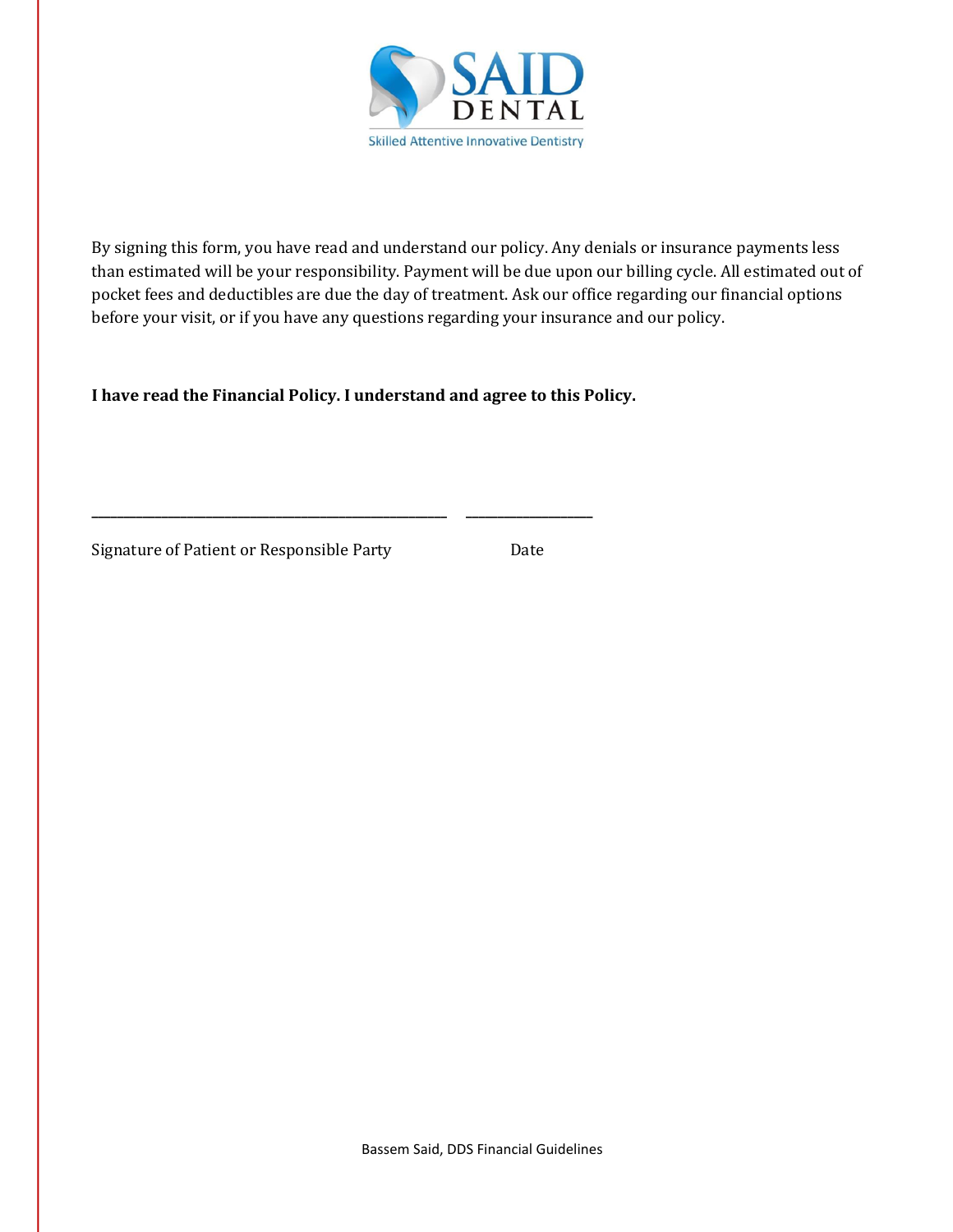

# **Acknowledgement of Receipt of Notice of Privacy Practices**

\_\_\_\_\_\_\_\_\_\_\_\_\_\_\_\_\_\_\_\_\_\_\_\_\_\_\_\_\_\_\_\_\_\_\_\_\_\_\_\_\_\_\_\_\_\_\_\_\_\_\_\_\_\_\_\_\_\_\_\_\_\_\_\_\_\_\_\_\_\_\_\_\_\_\_\_\_\_\_\_\_\_\_\_\_\_\_\_\_\_

Patient Name: \_\_\_\_\_\_\_\_\_\_\_\_\_\_\_\_\_\_\_\_\_\_\_\_\_\_\_\_\_\_\_\_\_\_\_\_\_\_\_\_\_\_

State and federal laws require us to maintain the privacy of your health information and to inform you about our privacy practices by providing you with a Notice of Privacy Practices. Our Notice is available online. If you prefer a paper copy, please ask a team member for a copy of our Notice.

I acknowledge that a copy of this office's Notice of Privacy Practices has been made available to me. I have been given the opportunity to ask any questions I may have regarding this Notice.

Signature Date

-----------------------------FOR OFFICE USE ONLY-------------------------

We attempted to obtain written acknowledgement of receipt of our Notice of Privacy Practices, but acknowledgement could not be obtained because:

 $\Box$  Individual refused to sign

□ Communication barriers prohibited obtaining the acknowledgement

 $\Box$  An emergency situation prevented us from obtaining the acknowledgement

□ Other (Please Specify)